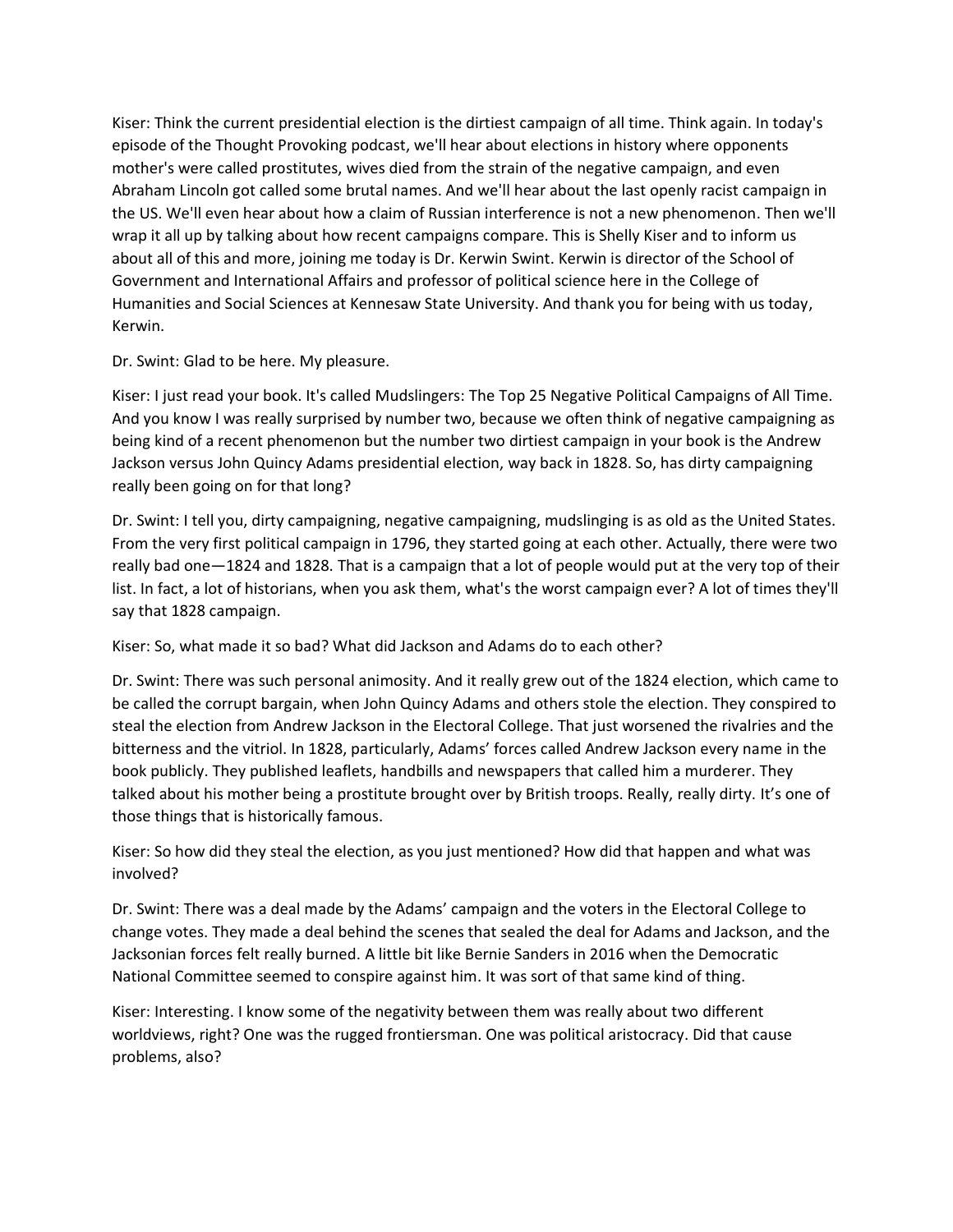Dr. Swint: It was a big part of the rivalry. It was a clash of civilizations. Adams represented the political aristocracy, the landowners, the elites business-owning class, whereas Jackson was more of a populist. He was more of a prairie politician. He represented what he called the common man, the common person. And he thought that there should not be this permanent political class, but that government service should be volunteer, and there should be a rotation in place. He would very much be in favor of what we call term limits.

## Kiser: Were their term limits back then?

Dr. Swint: No, not at all. But there was more of an expectation, though, at that time, that you go and serve for a few years and then you go back home. That was more the custom than it has been in the 20th and 21st century.

Kiser: They were also pretty rough on Jackson's wife, right?

Dr. Swint: Yeah, they called her a bigamist, because she had been previously married, and there was some dispute over whether the divorce decree was valid or not or whether it was done after the fact, after her second marriage. Historians believe that it was done appropriately. But the Adams' forces took that as an opportunity to attack and smear the poor guy's wife.

Kiser: That must have been brutal for her.

Dr. Swint: It actually drove her to the grave.

## Kiser: Wow!

Dr. Swint: She died after the election of 1828 before Jackson was inaugurated. She had a heart condition, and she was sick during the campaign. Of course, Jackson always attributed it to the stress and the heartbreak of all these attacks against her. and he wore black armband at his inauguration.

Kiser: Wow! So somebody even died it was so nasty.

Dr. Swint: Yes, there was an actual body count.

Kiser: That's brutal. One thing that really fascinated me was an element of negativity involved the Russians. That made me think about today. It popped back in the 1800s and it's still popping up today. They were saying something about Jackson, doing something for the Tsar?

Dr. Swint: Yeah, they threw everything they could think of into the anti-Jackson pot. He was supposed to be making these behind the scenes deals with the tsar of Russia. It does remind us of today.

Kiser: Right?

One of the giants of American history, Abraham Lincoln involved in a dirty campaign where they were certain he would lose? Say it isn't so! Find out about that campaign and how a battle in Georgia led to his victory. Back in just a minute.

This is Shelly Kiser. I'm the host of the Thought Provoking podcast, and also communications manager for the College of Humanities and Social Sciences at Kennesaw State University in Kennesaw, Georgia, just outside Atlanta, Kennesaw State is the third largest university in the state, and a Carnegie designated R2 doctoral research institution, placing it among an elite group of only 6% of U.S. colleges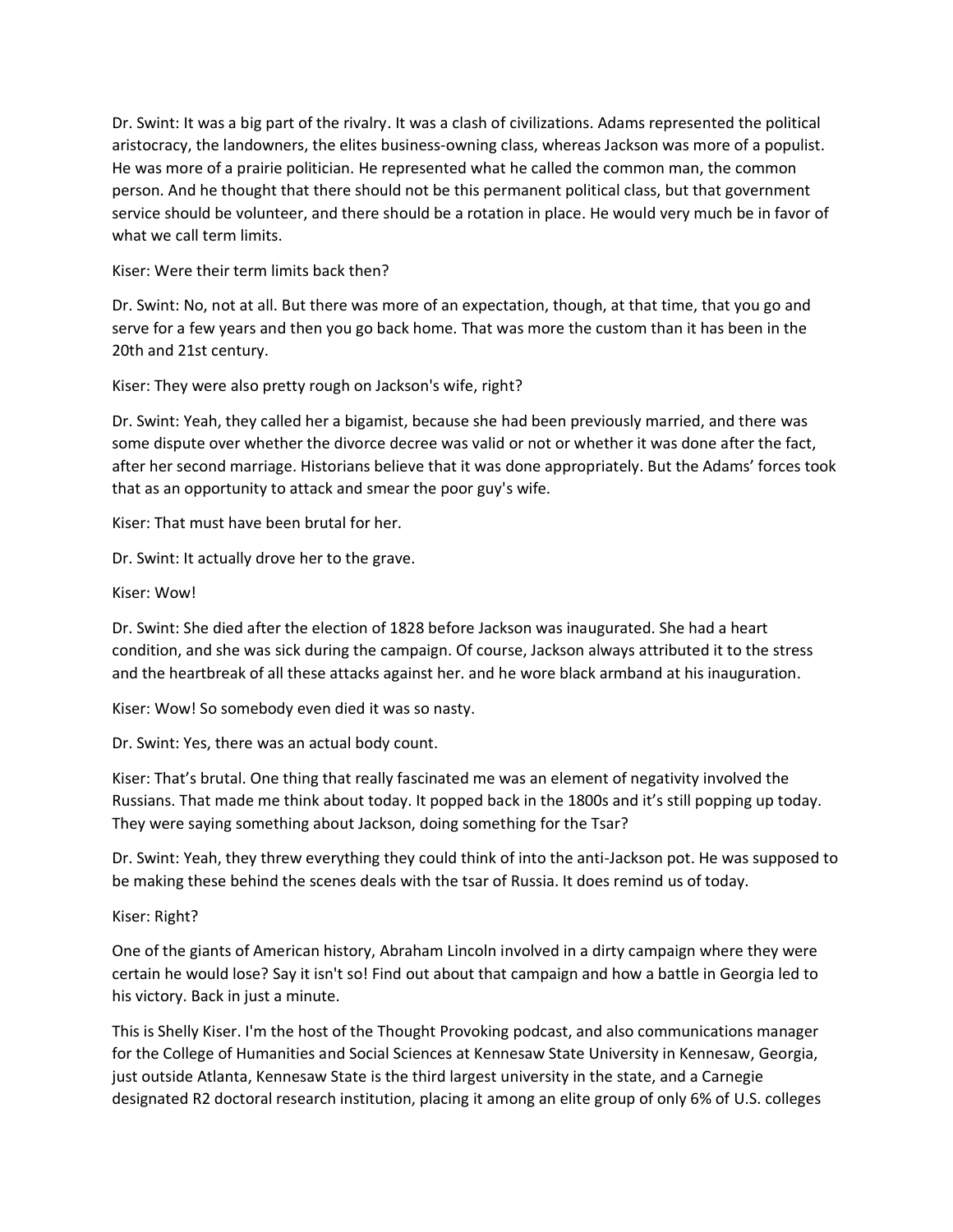and universities with either an R1 or an R2 status. It's also one of the 50 largest public institutions in the country. The College of Humanities and Social Sciences is the largest college at KSU with over 400 faculty members and over 7000 students. It houses 11 departments and schools, with more than 80 programs of study. Our show features the amazing researchers in our college, and their amazing and thoughtprovoking research.

So, another surprising entry for me was number four, Abraham Lincoln versus George McClellan in 1864. You don't think of anything contentious when you think of Abraham Lincoln. We think of him as this wonderful figure in American history. What made this election so contentious?

Dr. Swint: It's amazing. You're right that we think of everything associated with Abraham Lincoln as being majestic and wonderful and great. And most of it was, but up until September of 1864 he was having a hard time. He was projected to lose in 1864, mainly because of the split during the Civil War and because the war wasn't going very well early in 1864. So, the democrats were running all these different kinds of smear campaigns against Lincoln. There were a ton of anti-Lincoln editorials and cartoons. They called him every name in the book from an ape to a baboon to a monster. And so he was in pretty bad shape. What really turned it around for Lincoln was well, for one thing, that the Democrats really couldn't get their act together behind a really effective candidate. They finally settled for general McClellan, who is one of the first main commanders of the U.S. Army during the Civil War. He was very anti-Lincoln. But what really turned it around was the Battle of Atlanta, which we're really familiar with here in Georgia. The Georgia campaign broke the back of the Confederacy later in 1864. That enabled Lincoln and his supporters to maintain that things were on track, they were coming back, and things were going to be great. That enabled him to really cruise to victory and win that election.

Kiser: So, the war hurt him first and then helped him towards the end. It was all based on that. As I said, you think of Abraham Lincoln as this wonderful figure in history, and they called him ignoramus Abe, a third-rate backwoods lawyer, and a big joke. It seems shocking to us today.

Dr. Swint: Politics is politics and every election, really throughout our history, has featured name-calling and these personal attacks and these really bad smears. Because winning is everything.

Kiser: Yeah. And they even were going to have somebody run against the president, from their own party. Salmon Chase, wasn't that who was going to run against him?

Dr. Swint: Yeah, there were actually a couple of possible stand-ins because things were going so bad that the republicans were getting really nervous about Lincoln's chances. The Republican Party had divisions too, and there were several different parts of the party who said, we need to do something because Lincoln's going to lose. They were scrambling around trying to find some kind of alternative.

Kiser: I also thought it was interesting that they came up with a really brutal claim that he had someone singing to him on the battlefield.

Dr. Swint: Yeah, that was taken wildly out of context. After, I think, the Battle of Gettysburg, when all the bodies were laying around, the Democrat campaign said that Lincoln asked the driver to sing a cheery song as they drove through looking at the bodies. It was something Lincoln had said that day that was just taken out of context. It was basically a lie. It made him sounds like he was being heartless and cold.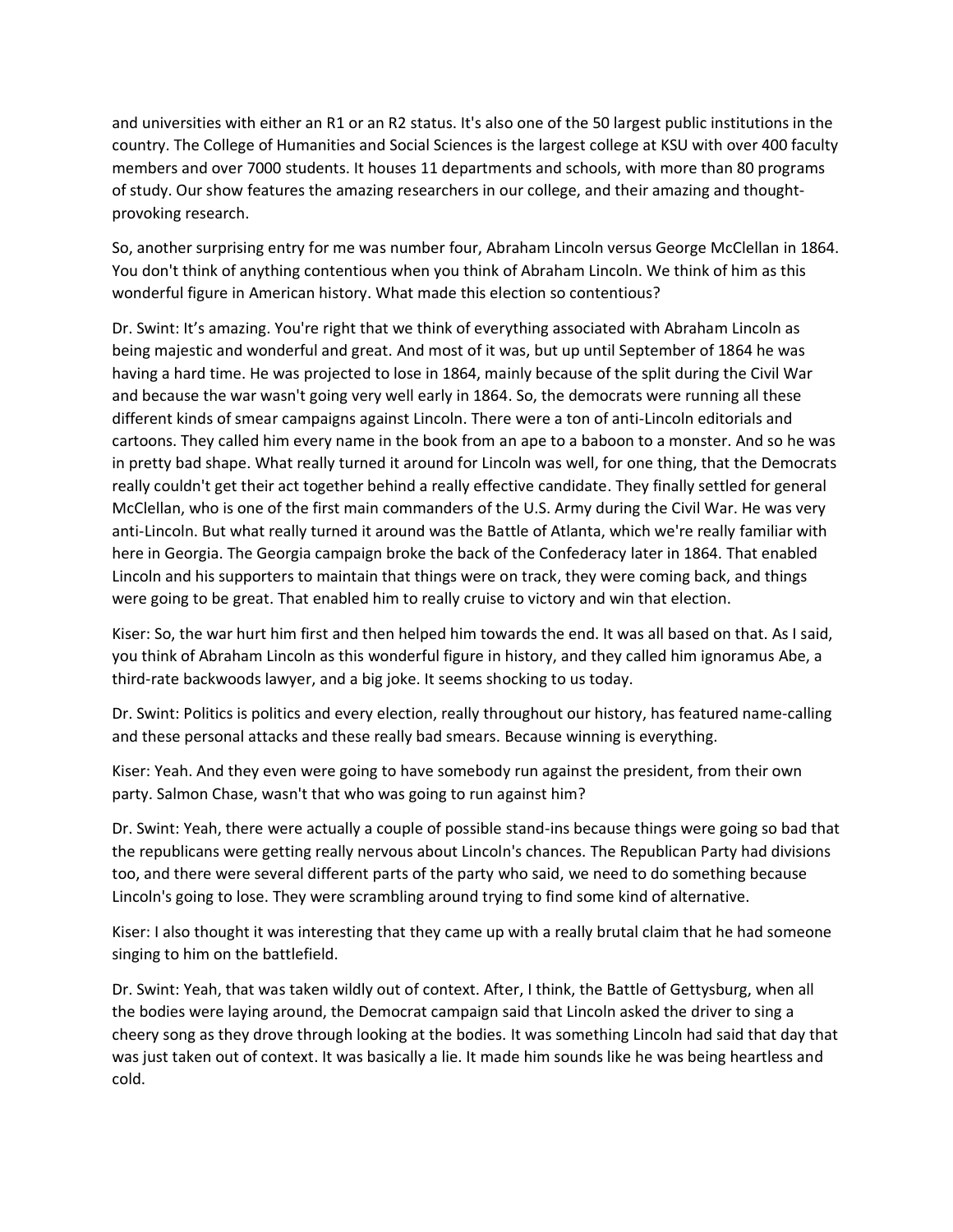Kiser: Yeah, that makes him sound brutal.

Dr. Swint: It's hard to believe that politicians would tell a lie.

Kiser, Oh, shocking, to be sure. There was even a racial component, right, to the election?

Dr. Swing: Right. The Civil War brought up tons of charges and countercharges about not only Lincoln, but everybody involved in 1864. There were charges of Lincoln supporting the bringing of mullatos into the country, having them populate part of the North, as well as part of the South. Just some really vile charges that were meant to stir up racial animosity. And guess what? It worked.

Kiser: I guess so. That's too bad. In the end, the tide changed towards Lincoln because of the war. How did the final vote come out

Dr. Swint: It turned out he won pretty easily. By the time the election came around, the other side had splintered so badly and foundered so badly in their campaign that he really had no problem winning in the end. Thankfully for the country.

Kiser: Yeah, I don't know that George McClellan could have been as exciting of a historical figure as Abraham Lincoln has turned out to be.

Dr. Swint: I don't think it would have gone well.

Kiser: Richard Nixon, a Republican donates to the campaign of a Democrat. Find out how that came about in the last openly racist campaign in America. And you might be thinking that we're in the very worst era of negative campaigning. You'll want to hear what's next as we discuss how recent presidential campaigns fare on the list of the dirtiest campaigns in history.

How did a decision by a youth football organization lead to claims that they are weakening American society and emasculating American males? Join us next month to find out. We'll be talking to David Casillo, assistant professor of communication here at Kennesaw State University, about his research on framing in sports media. We'll discover whether the media shows support for athletes and organizations that make choices to protect health, or whether they frame it as just another case of creating a sissy generation, as one social media user claimed. Then we'll examine how the media coverage of mental health problems and athletes can promote or discourage certain types of activism. And we'll look at the media portrayal of LeBron James' activism and its implications for black athletes who want to promote change.

Your number one ranked campaign in the book is not a presidential election. It had to do with the election for governor in our neighboring state of Alabama. It was George Wallace versus Albert Brewer, back in 1970. A little closer to today. What's the backstory on how this election came about?

Dr. Kerwin: Out of the 25 examples in the book, the top 14 of them are presidential elections. Eleven of them are other kinds of election, like governor, U.S. Senate, U.S. House. The George Wallace election in 1970 is a great, horrible example

Kiser: A great example of horribleness.

Dr. Kiser A really great example of horribleness, horribleness. The vitriol, the nastiness, the name-calling, the dirty tricks behind the scenes. George Wallace was running against someone who was the current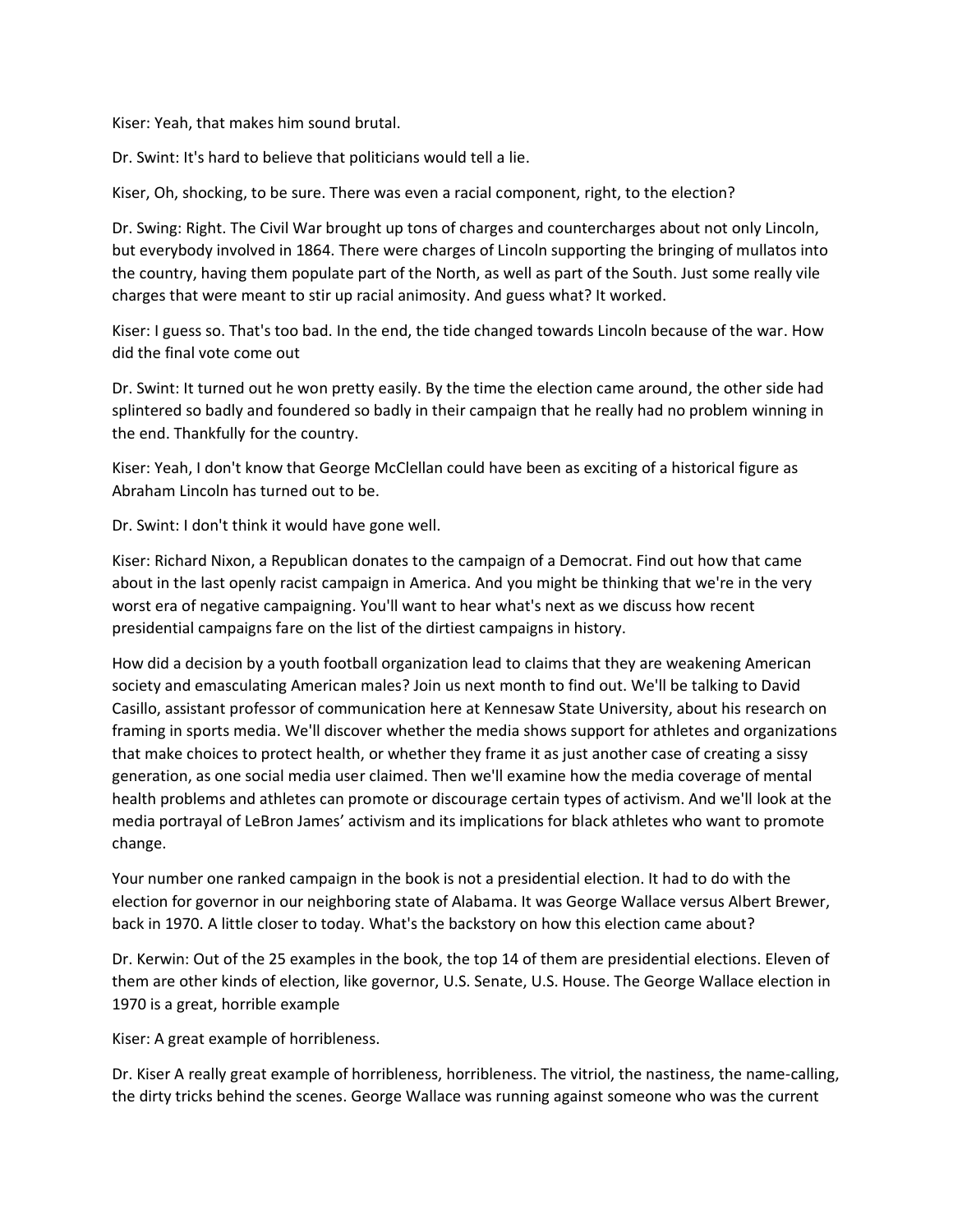governor, Albert Brewer, in 1974, in the Democratic nomination to run for governor. This was a one-off campaign. George Wallace had been governor previously. Hs wife Lurline was governor after him, but Lurline died in office. The Lieutenant Governor, Al Brewer, became governor. Wallace was challenging Brewer for the nomination. And they had been allies. They were both Democrats. Remember, at the time, there were no Republicans in Alabama. It was an all Democratic-run state. They had been allies. They had known each other. But Wallace, running for the governorship, pulled out all the stops. He attacked Brewer mercilessly, called him names, called him a sissy, called him a mama's boy. Wallace, at the time, was known for this racial vitriol, and Alabama, at the time, was the leading example of segregation. A very divided society. He was, unfortunately, a master of racial politics. He was known for using race and racism to win votes and scare white voters. He used that tactic against Al Brewer, saying that he was soft on the races and that he would be too inclined to accept racial integration, that he wasn't tough enough against the black vote and those kinds of interests. He went so far as to phony-up these pictures of Al Brewer appearing with African American entertainers of the time. And he started a rumor about Al Brewer's college-age daughter dating a black man. These were the lengths they went to. And, again, pamphlets, newsletters, taking a racist angle. I even interviewed people who remember that campaign that said that Wallace, at personal campaign appearances, would use the N-word during the rally and during personal appearances. Completely unafraid of any kind of backlash. Do I made that campaign number one, because of its relative recentness—it was only 1970, which is in my lifetime compared to say 1828 or 1864—and because it was remembered as one of the last openly racist campaigns for major office in America. You know, it's funny, I thought the people in Alabama were going to be mad at me for talking about this as the worst campaign of all time. They actually enjoyed the attention. I forgot that Alabama likes to be number one whether it's football or negative elections. But it got a lot of attention in Alabama, and most people there said, yeah, it probably was the most negative campaign of all time.

Kiser: One of the things Wallace said is "There would be a spotted alliance of blacks and sissy britches from Harvard, who spent most of their time in a country club drinking tea with their finger stuck up." So, again, it is kind of clash of ideology here?

Dr. Swint: Yeah, he had a way with words. Brewer had this reputation as someone very well educated, someone very well read, sophisticated. He was comfortable on a cocktail circuit, that sort of thing. Wallace was making this class argument that Alabama needs a fighter or Alabama need somebody who knows what the deal is and Brewer's too out of touch. He's too much of an elite and he's going to hobnob with those college administrators, that sort of thing. So, Brewer did well in the cities and on college campuses and Wallace cleaned up everywhere else.

Kiser: This was really about Wallace wanting to run for president. Wasn't it a setup for that kind of a thing?

Dr. Swint: It seems like it. He needed the office of governor to be able to launch a presidential campaign in 1972. Wallace had run for president in 1968 as an independent and didn't get very far. So he believed that he needed a major party nomination so he wanted to run as a Democrat. He thought he needed the office of governor to have that national platform, to be able to raise money and to get the name identification out there. I think, in his mind, he developed this real racial animosity that he thought would propel him to the White House.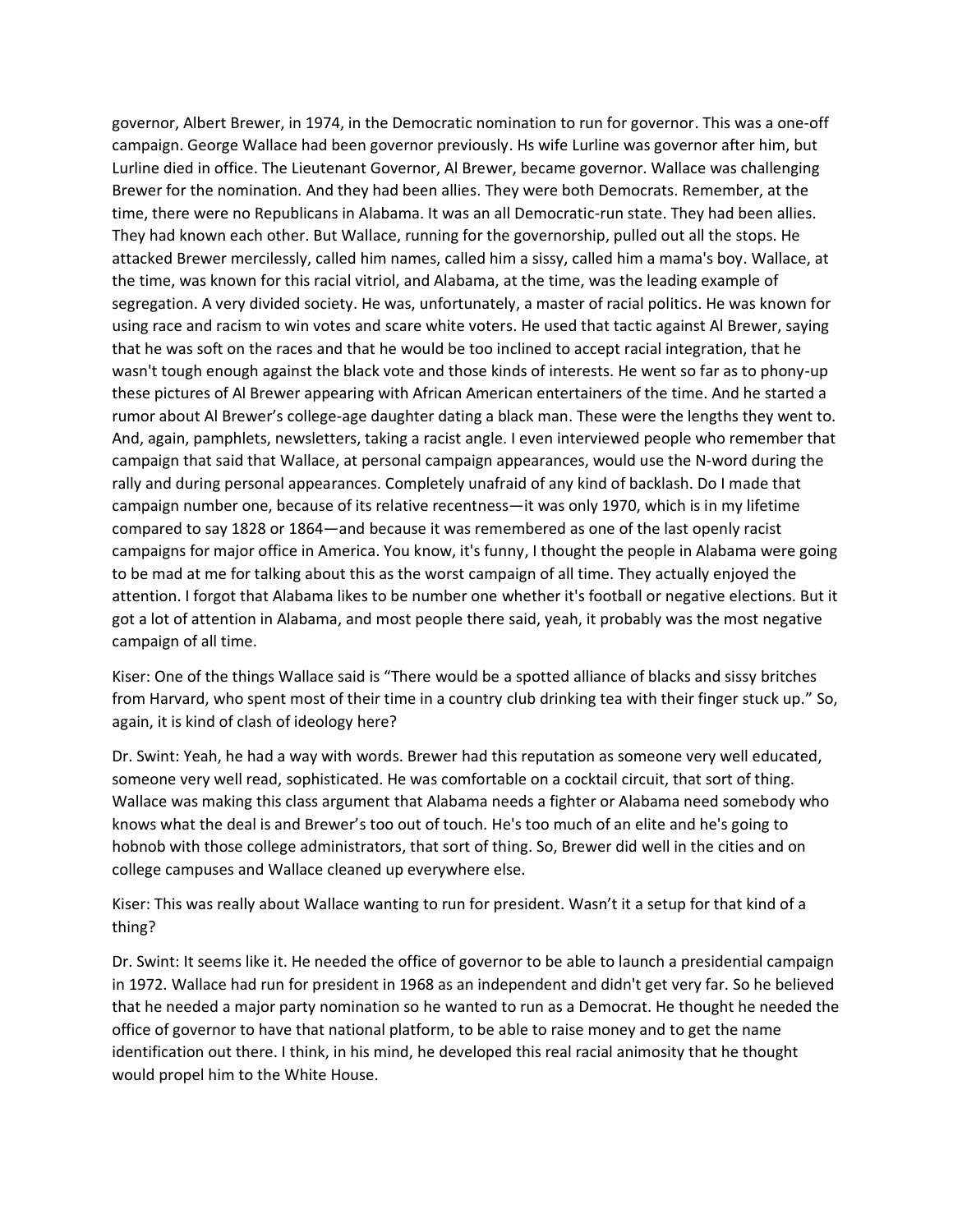Kiser: When you talk about raising money, I thought another interesting thing is that President Nixon, who's a Republican, gave money to Brewer, a Democrat.

Dr. Swint: Yeah, that's crazy. That was a secret, a secret slush fund. Nixon didn't want to have to deal with Wallace in 1972, so he was helping Al Brewer. That's where that came from.

Kiser: Interesting. So, coming down to our day, do you think, if you were to redo this book today, would our current election fall somewhere in those top 25?

Dr. Swint: You bet. You bet. I wrote this book in 2006, and the paperback version came out in 2008, which was the year of Obama versus McCain. One of the reasons I wrote the book was that every time we have a presidential election, people seem to think, this is the most negative campaign I think we've ever had. You always hear, and you see that printed, and it's almost never true. Because historians and books like this prove that the worst campaigns really were in the 1800s. Much more negative we have been accustomed to the last 50 years or so.

Kiser: You can call the 1800s one of the Golden Ages of negative campaigning.

Dr. Swint: It absolutely was a golden age of negative campaigning. And then I say, also, that some of the more recent campaigns might enter that sort of fame, another Golden Age. But yeah, if I was going to rewrite the book now—and now I have to rewrite the book.

Kiser: You've got so much more information.

Dr. Swint: Donald Trump and Hillary Clinton was historically such a personally nasty campaign. You usually don't have two candidates that are that personal. They usually talk about policy, and they may refer to somebody as soft on crime or soft on the Soviet Union or that sort of thing. But to launch in and call each other names and talk about each other the way they did in 2016 was historically bad. I would have to put that one in the book now, and, I have a feeling…

Kiser: The way things are going.

Dr. Swint: We're not to November yet, so by the time November rolls around, this may be on the list, too.

Kiser: What are some things that are going on in the current presidential campaign that that you consider really dirty tactics?

Dr. Swint: Well, it's really bad when they talk about each other's personal characteristics. That's normally what a lot of voters recoil against. Voters understand that they're going to criticize each other and they're going to criticize each other's policies and their positions on issues. But when you talk about someone in a personal way, like they're a bad person—they're evil, they're a racist, they're a criminal that's been going both ways in between the two parties. That's what voters really find distasteful and really recoil from, for good reason. I think that we sunk to a level of personal animosity. The last election years we were able to avoid that. There were a few times—Bush and Dukakis in 88. There was George W. Bush and John Kerry in 2004. They got really personal, but 2016 and 2020 are just low points, I think.

Kiser: Yeah. And there's so many things that are happening now that are chances for people to really lay into each other. The pandemic, and now the post office. Who knew the post office was going to become a political issue?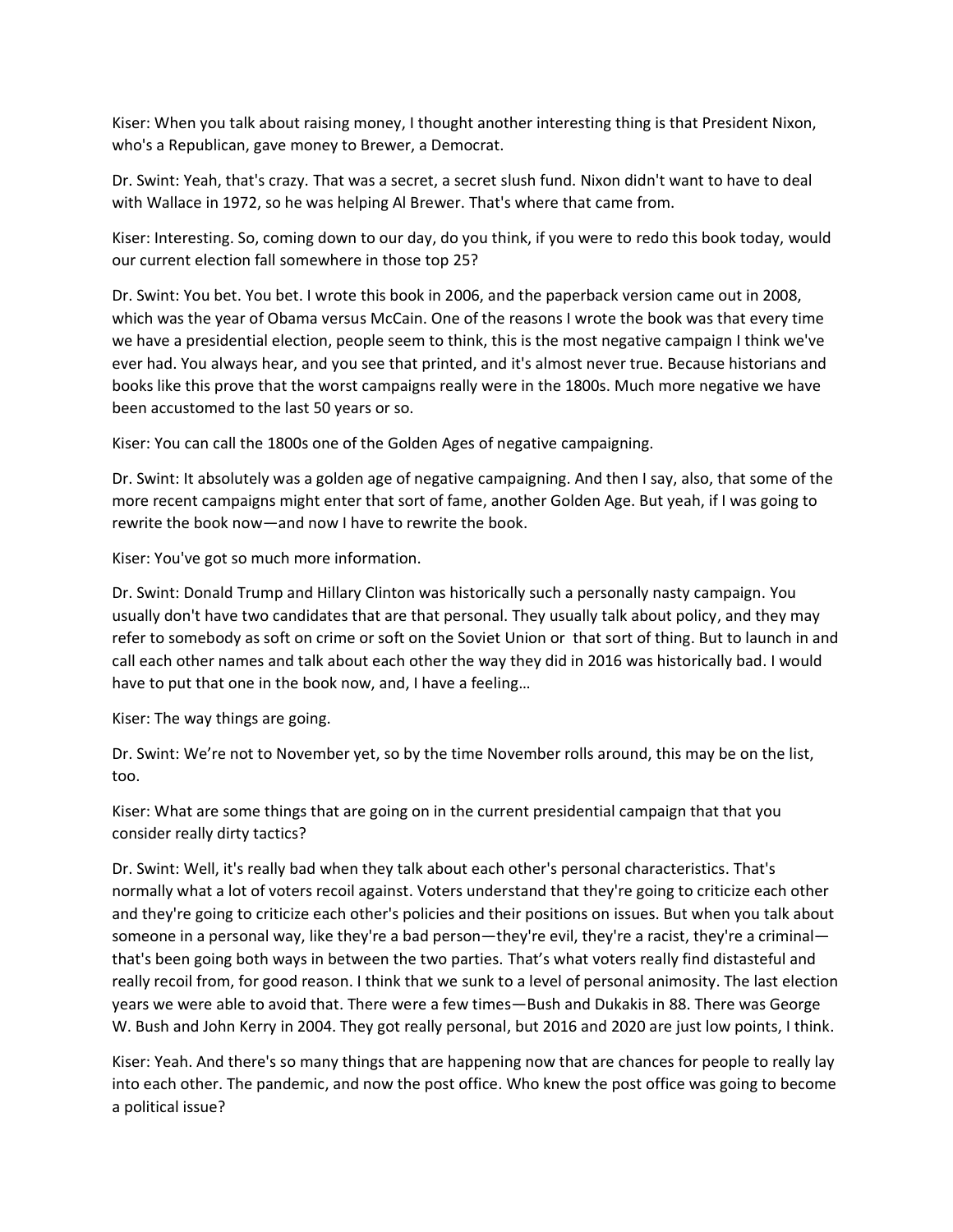Dr. Swint: It's that incredible? Now we're fighting over the post office. This year we have fought over everything. This has been one of the most memorable horrible years. We started off with impeachment. We go to a global pandemic. And then we go to these massive civil disturbances and riots. And now the post office. It's been one thing after another this year, really the whole four years, when you think about it. It's made people on both sides very sensitive and very defensive and very angry. I've got to tell you, as a college professor, I worry about the students who don't feel like they can even talk about politics or talk about issues in the open, because they're afraid. And that's a sad state of affairs, I think.

Kiser: Even the wearing of masks has become politicized, so I think people are afraid of other people's reactions and they don't really want to talk about it. I know one of the things that may be new… you can tell me if this is new, because I've learned a lot about what's not new from reading your book… is people are even worried about that we might have a presidential election where the loser might refuse to concede?.

Dr. Swint: You know you don't hear that a lot. We haven't heard that a lot in this country, and it's not something we've had to worry about really since the Civil War. That's probably the last time that that kind of thing might have come up. It's born out of this fear of the other side. It's an accusation that they're hurling against President Trump partly because he's talking about how this election is going to be rigged if you let this massive mail-in balloting occur. But, if you remember, he talked about a rigged election in 2016. I think that's part of his shtick, part of his gaming when he talks about this election being rigged, so you can't trust the outcome. The other side, the Democrats, particularly Speaker Pelosi, takes that to mean he may not even leave the White House if he loses and we're going to have to use the army to get him out or something. That's just a lot of talk, and I don't think anything like that is going to happen. But it tells you where we are as a society that talk like that is even being taken seriously.

Kiser: I read a quote in Politico that said, "Voters this fall will have to navigate a news and information environment so polluted that it could be an EPA Superfund site." That got me thinking: How has the media, and especially the rise of social media, played into all this negativity in campaigns?

Dr. Swint: That's really interesting, because every year in our country's political history, the media, the mass media, has played a significant role, all the way back to the partisan press of the 1800s, for example. Then you have the 20th century and the rise of radio and television advertising. So, the media has been a dominant player in our politics, and the media has been a dominant issue in all our elections. It seems, in some ways, that we're getting back to the old days of the partisan press, where newspaper reporters, columnists, broadcasters seem to be taking sides in these political disputes. It's not only Fox News versus CNN, but it's also a lot of the mainstream broadcasters and other outlets who seem to be advocating for one side or another. That leads a lot of people to not want to trust the media as an objective source of information. It's made even worse, though, by, as you mentioned, social media— Facebook and Twitter and Instagram. Those are such personal media, because people can take part in that. Anybody can have a Twitter page. Anybody can make a Facebook post. Other sorts of social media are out there as well, where people can really take part in these disputes and make their views known and respond to other people. I've got to tell you, I have a Twitter page but I try to stay away from it because it is so toxic. People just resort to all kinds of innuendo, bad faith and name calling. It seems like President Trump has used Twitter as a weapon. He's weaponized Twitter. I understand that it's a political calculation that that he's making, but it also raises the bar, because a lot of people respond to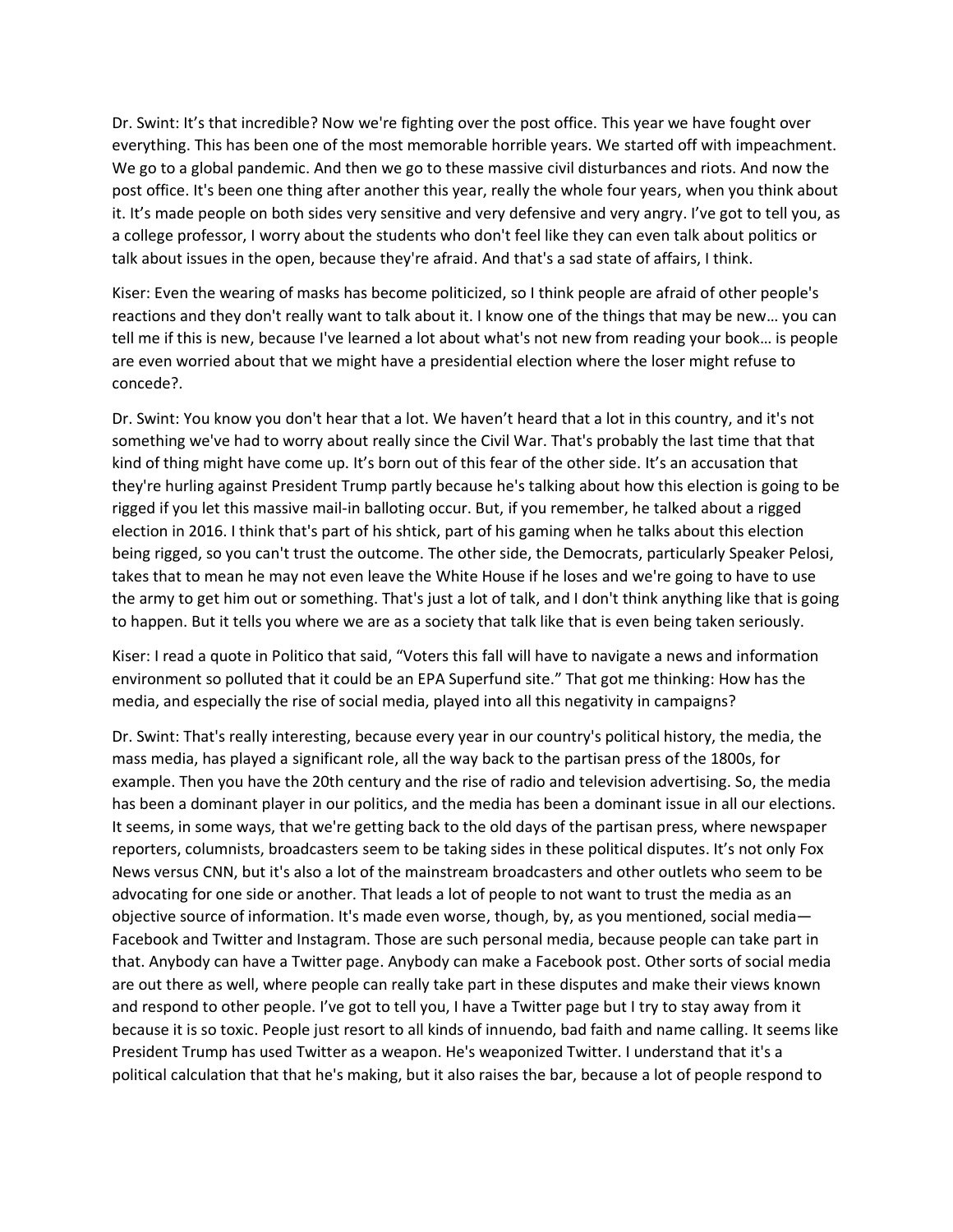what he says and that starts another round of responding and counter-responding. It just gets unbearable at times.

Kiser: I think you're right. I know everybody's pretty aware that people will say things on social media that they would never say in person or maybe even on traditional media. Tthat opens up a huge amount of negativity.

Dr. Swint: We know social media has democratized communications in a way where everybody can participate, but that can have a bad side, too. If everybody can say whatever they want to say that's going to get out of hand.

Kiser: There are pluses and minuses. I know that President Trump makes no bones that he is not a fan of the media, the traditional media. Has that been something that we've encountered in the past, or is that a new thing for a president to have a real antagonistic kind of relationship with the press?

Dr. Swint: That's something else that really goes back to the founding of the country—a president having an antagonistic relationship with the press. We've seen that go through different phases. Some obviously have a better relationship than others. FDR, Roosevelt, had a terrific relationship with the press. Ironically, so did Ronald Reagan, because he treated them well and gave them such access. So, it's not unusual, it's very common really, for particularly Republican presidential candidates in the last several decades to run against the media. In fact when George Herbert Walker Bush was running in 92, I remember a bumper sticker that said, Annoy the media. Vote for Bush. That kind of sentiment has been around for a while. But Trump is really the first president that has taken it to the next level, where he actually calls the media the enemy of the people. He will do a press conference, and if you see any of these press conferences, it's like a battle zone. He is standing up there is like Clint Eastwood, Go ahead. Make my day. Wanting to start a fight.

Kiser: That fight with the media. Definitely. It's a big show to watch some of the press conferences they have nowadays. I think it used to be kind of boring. Nowadays, it might be a little interesting to see the animosity that's happening in those press conferences.

Dr. Swint: It's amazing the amount of animosity. But, as I say, I think that Trump considers that's part of his strategy. He's trying to make the press appear to be antagonistic and against the interests of the common man. A lot of people would say he's actually done a pretty good job of accomplishing that, if you look at the way this is going,

Kiser: Interesting to see all their campaign tactics and all the things that have been done throughout history. And that we're experiencing more of the same. Do you have any last words of wisdom for us?

Dr. Swint: I hope that this comes to a tipping point. And I hope we can get back to a place where at least it's not as personal and where people don't feel like it's okay just to say whatever they want about someone else, regardless of the consequences. That's the worst thing about our current state of affairs. I hope next year we can get back to what George Herbert Walker Bush called, "a kinder, gentler nation."

Kiser: I think we all could use a little of that right now. We could use a break, definitely. No no more disasters, no more negativity. Some positivity. Thanks so much for joining us today, Kerwin. This has been a very interesting look at elections throughout history and the contentious things that happen and a good hope for the future.